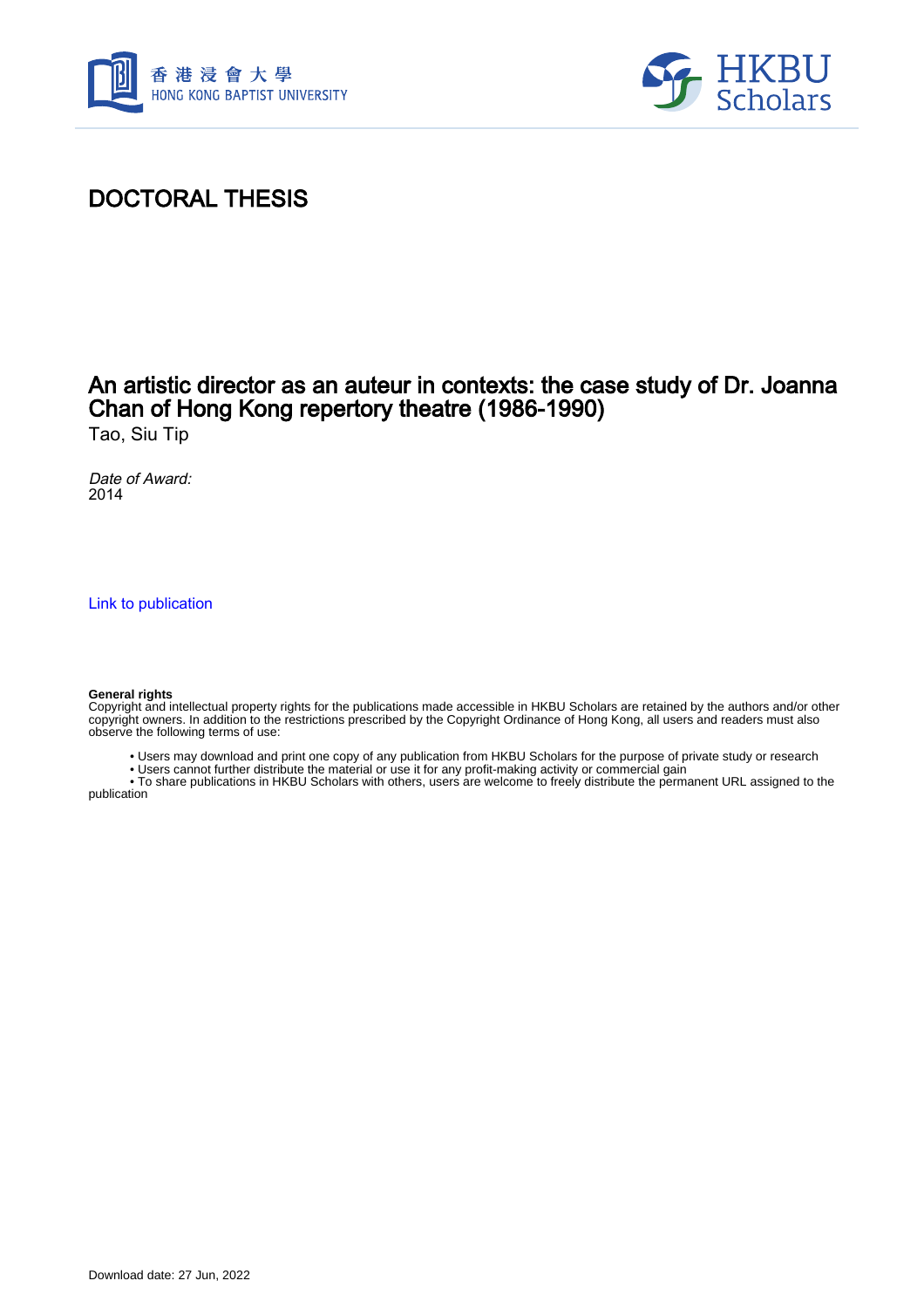### A**bstract**

The main objectives of this dissertation are: to research the theatrical term "artistic director"; and to investigate how an artistic director of a theatre troupe performs as an "*auteur* in contexts". Through the case study of Dr. Joanna Chan (Chan), the second-ever artistic director of the Hong Kong Repertory Theatre ("the Rep / HKRep" / the Theatre), this dissertation examines the execution of her artistic directorship while she worked for a theatre company established and operated by the British colonial government. *Auteur* theories, Andrew Sarris' in particular, are applied to investigate Chan's creative works.

"Artistic director" is a relatively new term in drama history. No serious or special studies have been conducted on the position, despite the fact that the jobholder is the creative force of a theatre company – by no means a meagre role. This dissertation closely studies the artistic directorship of Chan as an "*auteur* in contexts" when she took up the position at HKRep during Hong Kong's final decade under British rule, particularly after the Sino-British Joint Declaration had been signed. Taking advantage of special political and social contexts, and as a Catholic nun with a broadly exposed, overseas educational background and an established career in theatre, Chan created local discourses in Hong Kong as an "*auteur* in contexts" by writing original plays and setting up the Rep's first-ever theme for its drama season – *Facing Deadlines*. The bold and unique offerings of the drama season she designed, along with her other artistic works, all explored individuals' dilemmas, social anxieties, and the Hong Kong people's conflicting identity, induced by "the 1997 deadline". Her emphasis on writing and promoting original plays had greatly contributed to the shift in the Rep's programming from purely artistic offerings to productions tinted with social agendas. Through first-hand information obtained by interviewing Chan, other industry insiders and drama critics; through close study of Chan's plays for textual analyses; and through research carried out particularly in the Rep's news clippings library, this case study investigates how Chan as an artistic director managed to carve out a space for herself, to display her own style as an "*auteur* in contexts" of the text of HKRep, and to influence the local drama scene while working under a system replete with governmental constraints as well as facing larger political, social and cultural changes in society.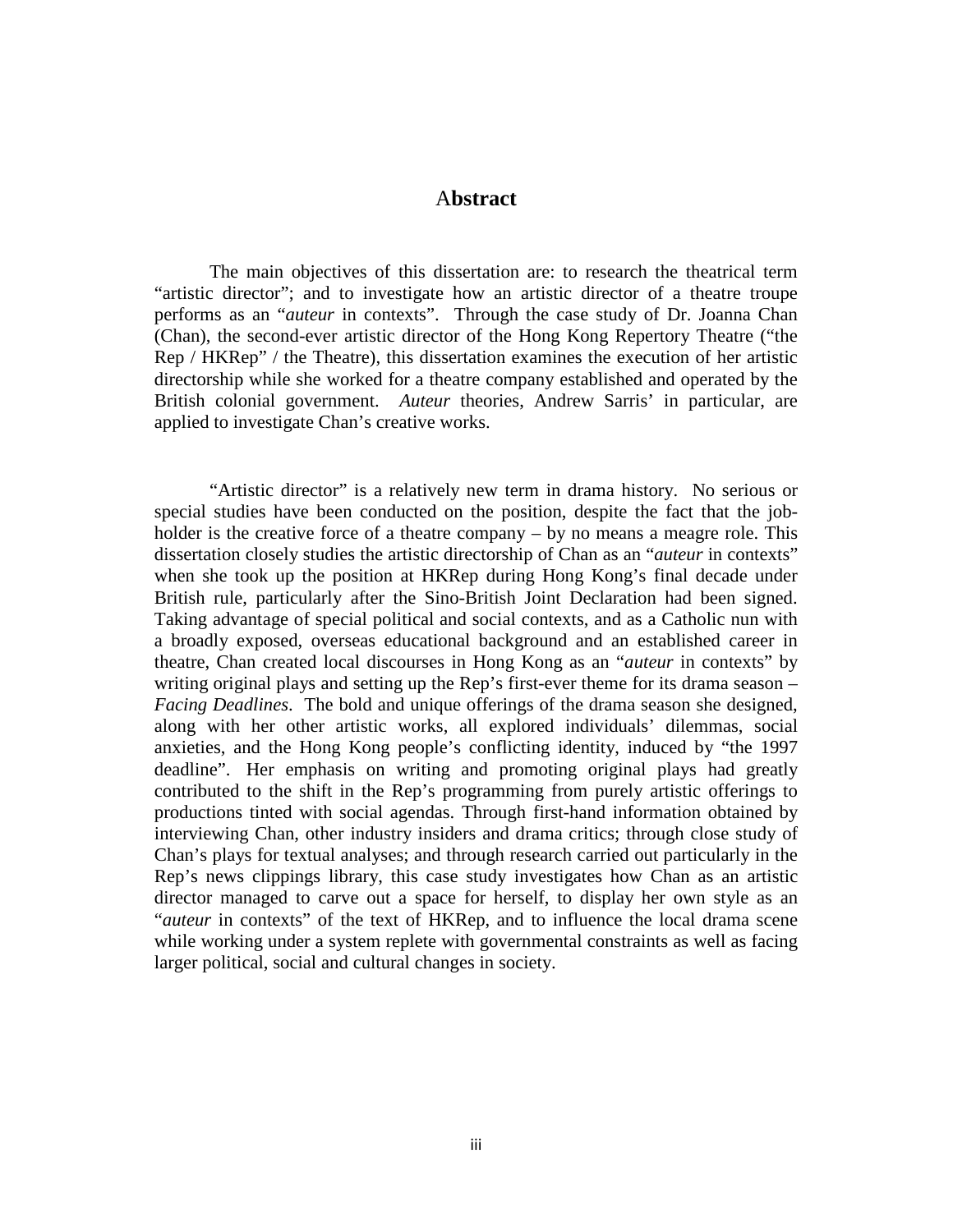**This dissertation is dedicated to my family and Oliver.**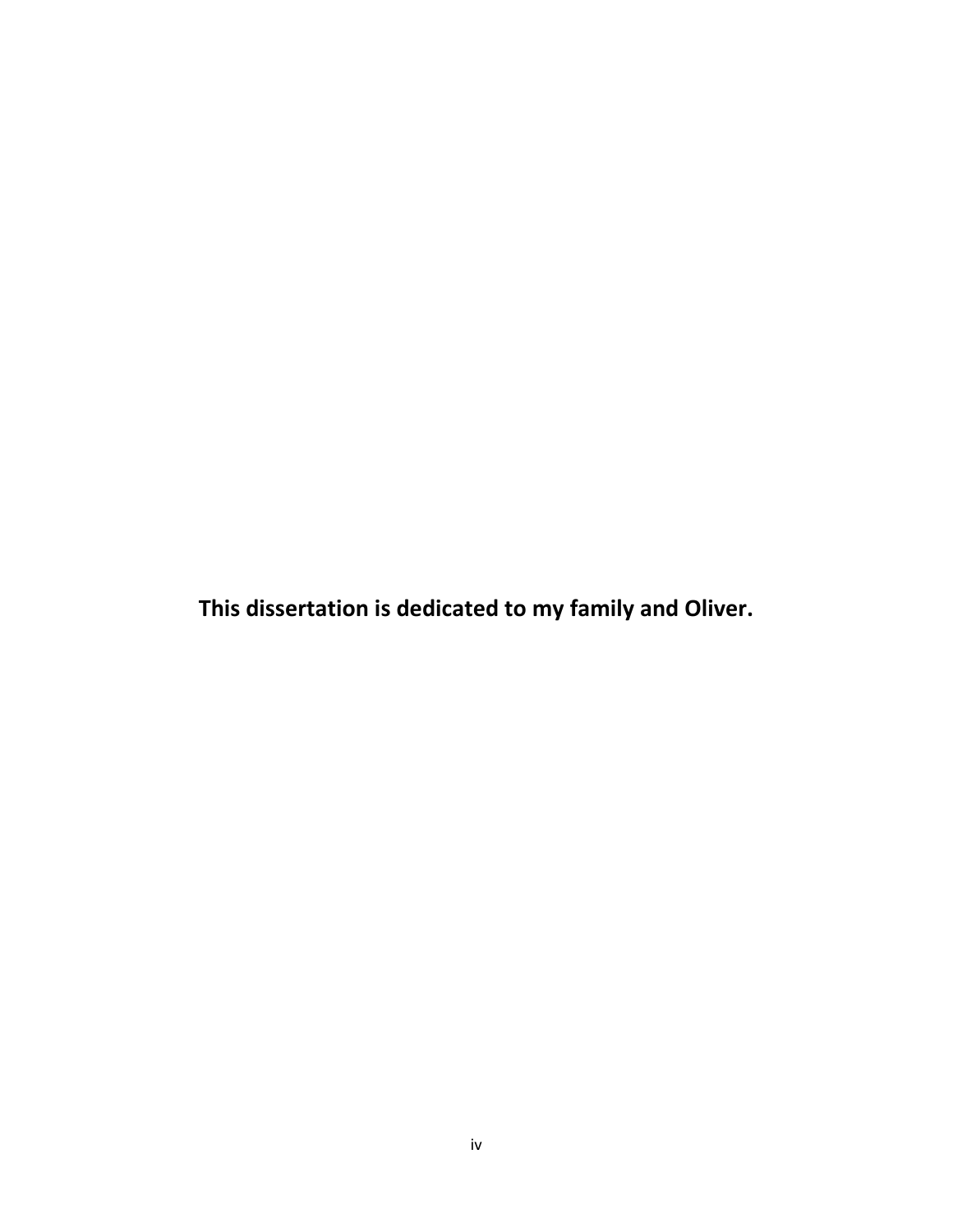# **Heartfelt thanks to all these wonderful people who have offered me assistance, encouragement and support in completing this dissertation.**

Mr. Chan Kam Kuen, Anthony **Dr. Lee Wai Sum** Dr. Chan, Cindy S. C. **Mr. Leung Kwok Hung** Dr. Chan, Joanna **Dr. Lin Kehuan** Mr. Chan Hang Fai **Professor Lo Kwai Cheung** Mr. Chan Kin Bun Dr. Lo Wai Luk Ms. Chan Kwok Wai **Professor Luk, Thomas Y. T.** Ms. Chan Lai Hing Ms. Lui Sze Lan Mr. Chan Kwan Yun, Rupert Professor Man, Kit Wah Eva Dr. Chen, Darwin Mr. Man, Oliver Dr. Cheung Ping Kuen Dr. Mao, Fredric Ms. Choi Suk Kuen Ms. Ng, Floria Professor Chu Yiu Wai Michael Ms. Poon Pik Wan Dr. Chung King Fai **Mr. Samtani**, Prem Mr. Chung Shu Kun, Christopher Professor Robinson, Douglas Professor Erni, John Mr. Ting Ka Sheung Ms. He Jiping Mr. To Kwok Wai Mr. Ip, Derek Mr. Tse Kwan Ho Dr. Jiang, David **Dr. Wong Kwok Kui** Mr. Jerome, Robert **Dr. Yang, Daniel S. P.** Mr. Ko Hon Man Mr. Yuen Lup Fun Mr. Kuh Fei **Mr. Yu Hong Ting** Mr. Lam Sheung Mo